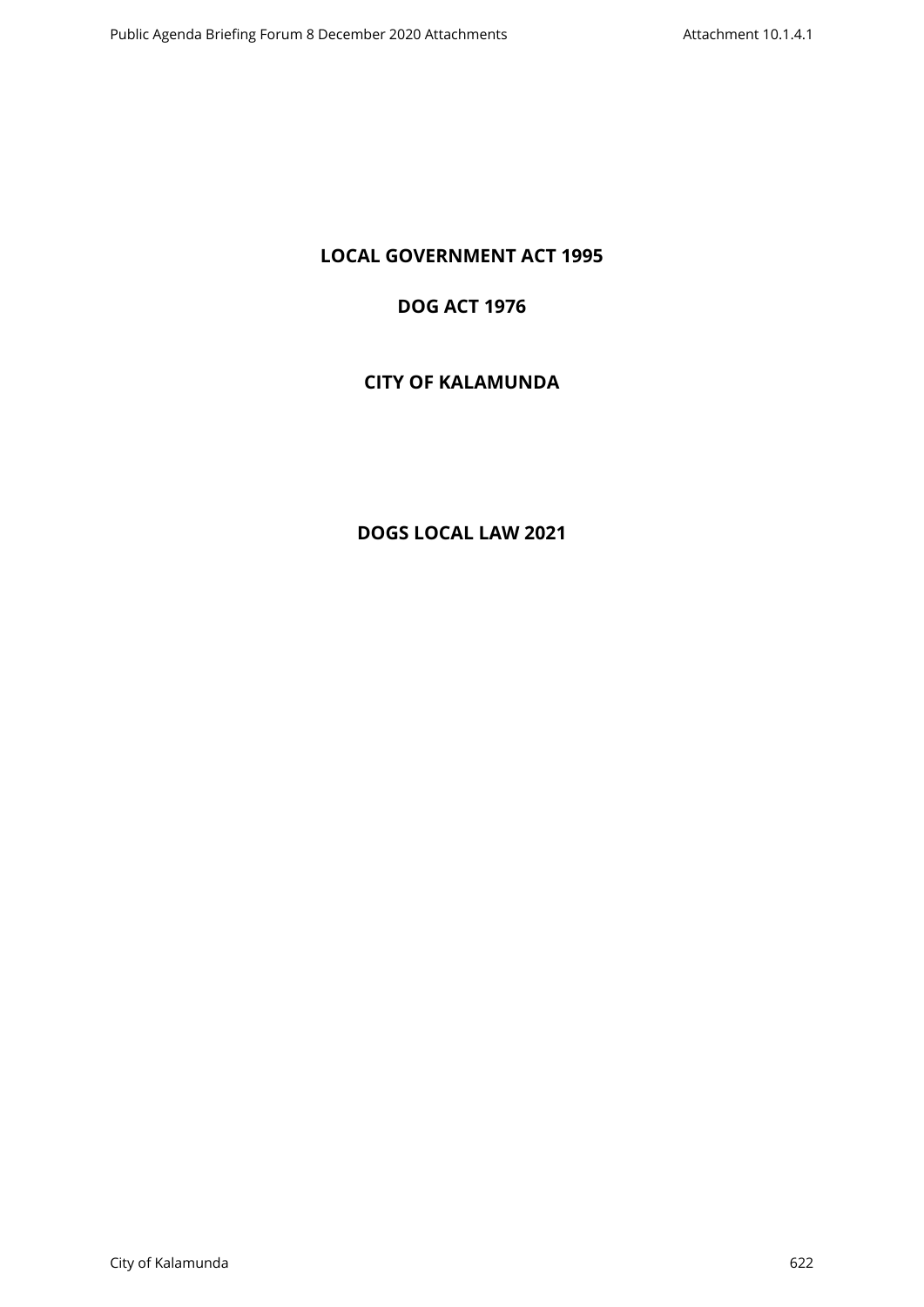## **TABLE OF CONTENT**

- **[1.1 Citation](#page-3-1)**
- **[1.2 Commencement](#page-3-2)**
- **[1.3 Application](#page-3-3)**
- **[1.4 Repeal](#page-3-4)**
- **[1.5 Definitions](#page-3-5)**
- **[PART 2—IMPOUNDING OF DOGS](#page-5-0)**
- **[2.1 Fees and charges](#page-5-1)**
- **[2.2 Attendance of authorised person at dog management facility](#page-5-2)**
- **[2.3 Release of impounded dog](#page-5-3)**
- **[2.4 Unauthorised release](#page-5-4)**
- **[PART 3—KEEPING OF DOGS](#page-6-0)**
- **[3.1 Dogs to be confined](#page-6-1)**
- **[3.2 Limitation on the number of dogs](#page-6-2)**
- **[3.3 Application to keep additional dog or dogs](#page-7-0)**
- **[3.4 Determination of application](#page-7-1)**
- **[3.5 Where application cannot be approved](#page-8-0)**
- **[3.6 Conditions of approval](#page-8-1)**
- **[3.7 Revocation of licence to keep additional dogs](#page-8-2)**
- **[PART 4—APPROVED KENNEL ESTABLISHMENTS](#page-9-0)**
- **[4.1 Application for licence for approved kennel establishment](#page-9-1)**
- **[4.2 Notice of proposed use](#page-9-2)**
- **[4.3 Exemption from notice requirements](#page-9-3)**
- **[4.4 When application can be determined](#page-10-0)**
- **[4.5 Determination of application](#page-10-1)**
- **[4.6 Where application cannot be approved](#page-10-2)**
- **[4.7 Conditions of approval](#page-11-0)**
- **[4.8 Fees](#page-11-1)**
- **[4.9 Form of licence](#page-11-2)**
- **[4.10 Period of licence](#page-11-3)**
- **[4.11 Variation or cancellation of licence](#page-12-0)**
- **[4.12 Transfer](#page-12-1)**
- **[4.13 Notification](#page-13-0)**
- **[4.14 Objections and appeals](#page-13-1)**
- **[4.15 Inspection of kennel](#page-13-2)**
- **[PART 5—DOGS IN PUBLIC PLACES](#page-13-3)**
- **[5.1 Places where dogs are prohibited absolutely](#page-13-4)**
- **[5.2 Places which are dog exercise areas](#page-14-0)**
- **[PART 6— MISCELLANEOUS](#page-14-1)**
- **[6.1 Fees and charges](#page-14-2)**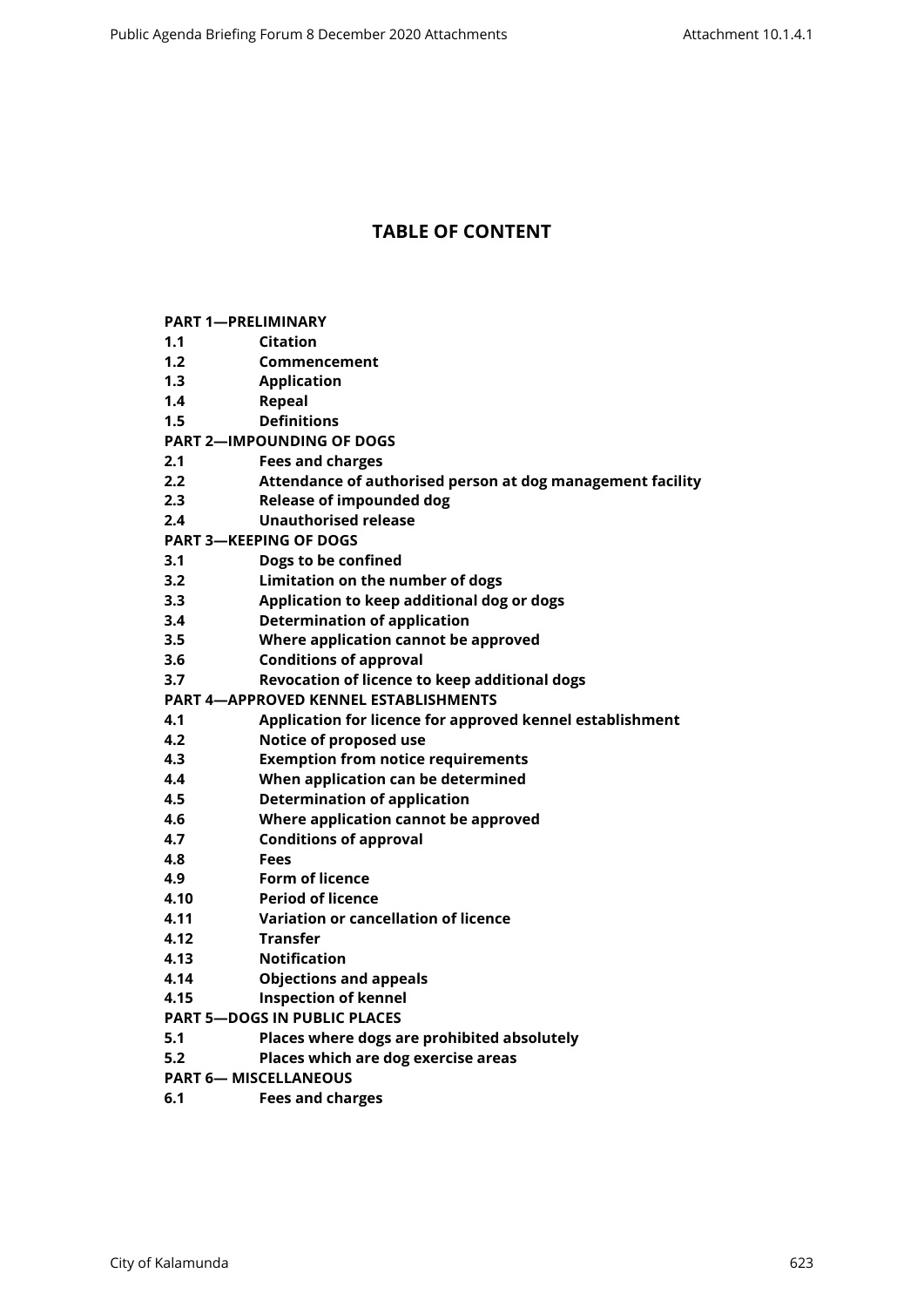- **[6.2 Offence to excrete](#page-14-3)**
- **[PART 7— ENFORCEMENT](#page-14-4)**
- **[7.1 Offences](#page-14-5)**
- **[7.2 General penalty](#page-14-6)**
- **[7.3 Modified penalties](#page-15-0)**
- **[7.4 Issue of infringement notice](#page-15-1)**
- **[7.5 Failure to pay modified penalty](#page-15-2)**
- **[7.6 Payment of modified penalty](#page-15-3)**
- **[7.7 Withdrawal of infringement notice](#page-15-4)**
- **[7.8 Service of notices](#page-16-0)**
- **SCHEDULE 1 [INFORMATION REQUIRED FOR APPLICATION FOR A LICENCE](#page-17-0)  [FOR AN APPROVED KENNEL ESTABLISHMENT](#page-17-0)**
- **SCHEDULE 2 [CONDITIONS OF A LICENCE FOR AN APPROVED KENNEL](#page-19-0)  [ESTABLISHMENT](#page-19-0)**
- **SCHEDULE 3 [PRESCRIBED OFFENCES](#page-22-0)**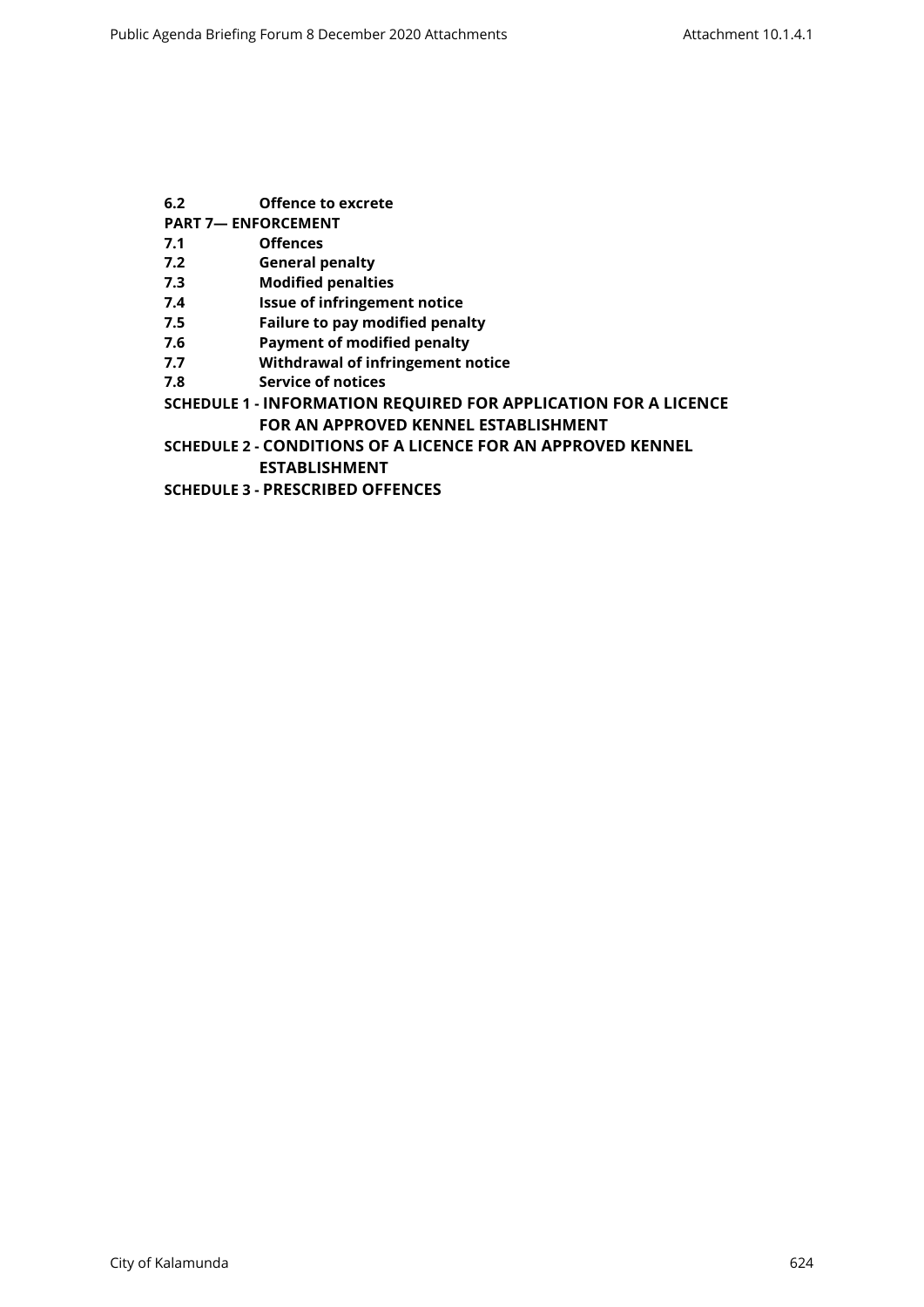## **LOCAL GOVERNMENT ACT 1995**

## **DOG ACT 1976**

## **CITY OF KALAMUNDA**

## **DOGS LOCAL LAW 2021**

Under the powers conferred by the *Dog Act 1976,* the *Local Government Act 1995*  and under all other powers enabling it, the Council of the City of Kalamunda resolved on December 2020 to make the following local law.

#### <span id="page-3-0"></span>**PART 1—PRELIMINARY**

### <span id="page-3-1"></span>**1.1Citation**

This local law may be cited as the *City of Kalamunda Dogs Local Law 2021.*

#### <span id="page-3-2"></span>**1.2Commencement**

This local law comes into operation 14 days after the date of its publication in the *Government Gazette.*

### <span id="page-3-3"></span>**1.3Application**

This local law applies throughout the district.

### <span id="page-3-4"></span>**1.4Repeal**

This local law repeals the *Shire of Kalamunda Dogs Local Law 2010* published in the *Government Gazette* on 19 April 2010.

### **1.5Definitions**

<span id="page-3-5"></span>In this local law unless the context otherwise requires—

*Act* means the *Dog Act 1976*; *adjoining* includes land or premises which have a portion of a common boundary with a lot or is separated from that lot by a public reserve, road, right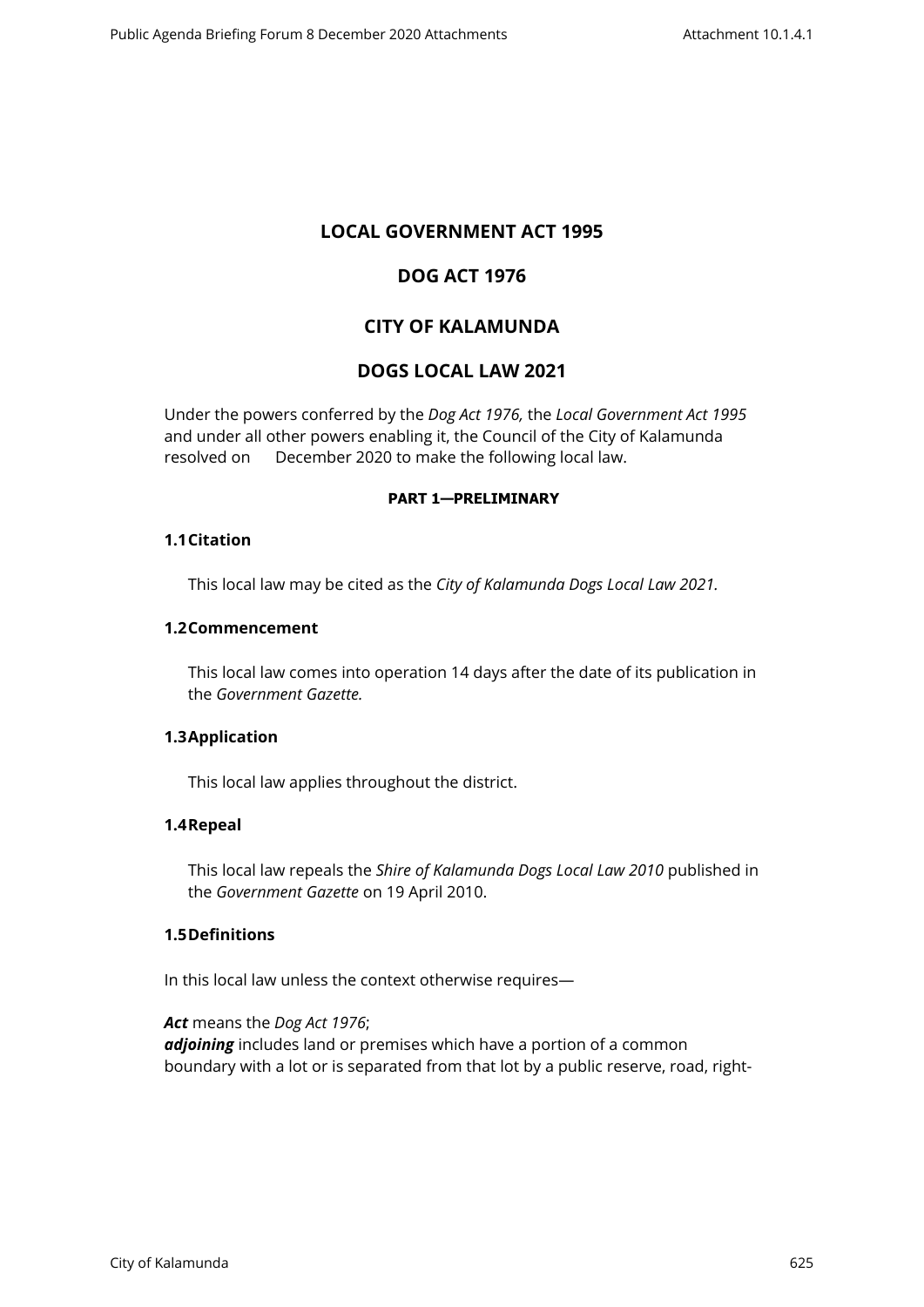of-way, pedestrian access way, access leg of a battle-axe lot or the equivalent not more than 6 metres in width;

*authorised person* means a person appointed by the local government to perform all or any of the functions conferred on an authorised person under this local law;

*CEO* means the Chief Executive Officer of the local government.

*dangerous dog* has the meaning given to it by section 3(1) of the Act; *district* means the district of the City of Kalamunda;

*dog management facility* has the meaning given to it in section 3(1) of the Act; *infringement notice* means the notice referred to in clause 7.4;

*kennel establishment* means any premises where more than the number of dogs under clause 3.2(2) over the age of three months are kept, boarded, trained or bred temporarily, usually for profit and where the occupier of the

premises is not the ordinary keeper of the dogs;

*licence* means a licence to keep an approved kennel establishment on premises granted under clause 4.7;

*licensee* means the holder of a licence granted under clause 4.7;

*local government* means the City of Kalamunda;

*local planning scheme* means a planning scheme of the local government made under the *Planning and Development Act 2005;*

*notice of withdrawal* means the notice referred to in clause 7.7(1); *owner*, in relation to a dog, has the same meaning as in section 3(1) and (2) of the Act;

*person liable for the control of the dog* has the same meaning as in section 3(1) of the Act;

*premises* in addition to the meaning given to it in section 3 of the Act, means the premises described in the application for a licence made under clause 4.1;

**public place** has the meaning given to it by section 3(1) of the Act;

*Regulations* means the *Dog Regulations 2013*;

*Schedule* means a schedule to this local law;

**set fee** means a fee or charge made by the local government in accordance with clause 2.1 or clause 4.8;

*thoroughfare* has the meaning given to it in section 1.4 of the *Local Government Act 1995*; and

*transferee* means a person who applies for the transfer of a licence to her or him under clause 4.12.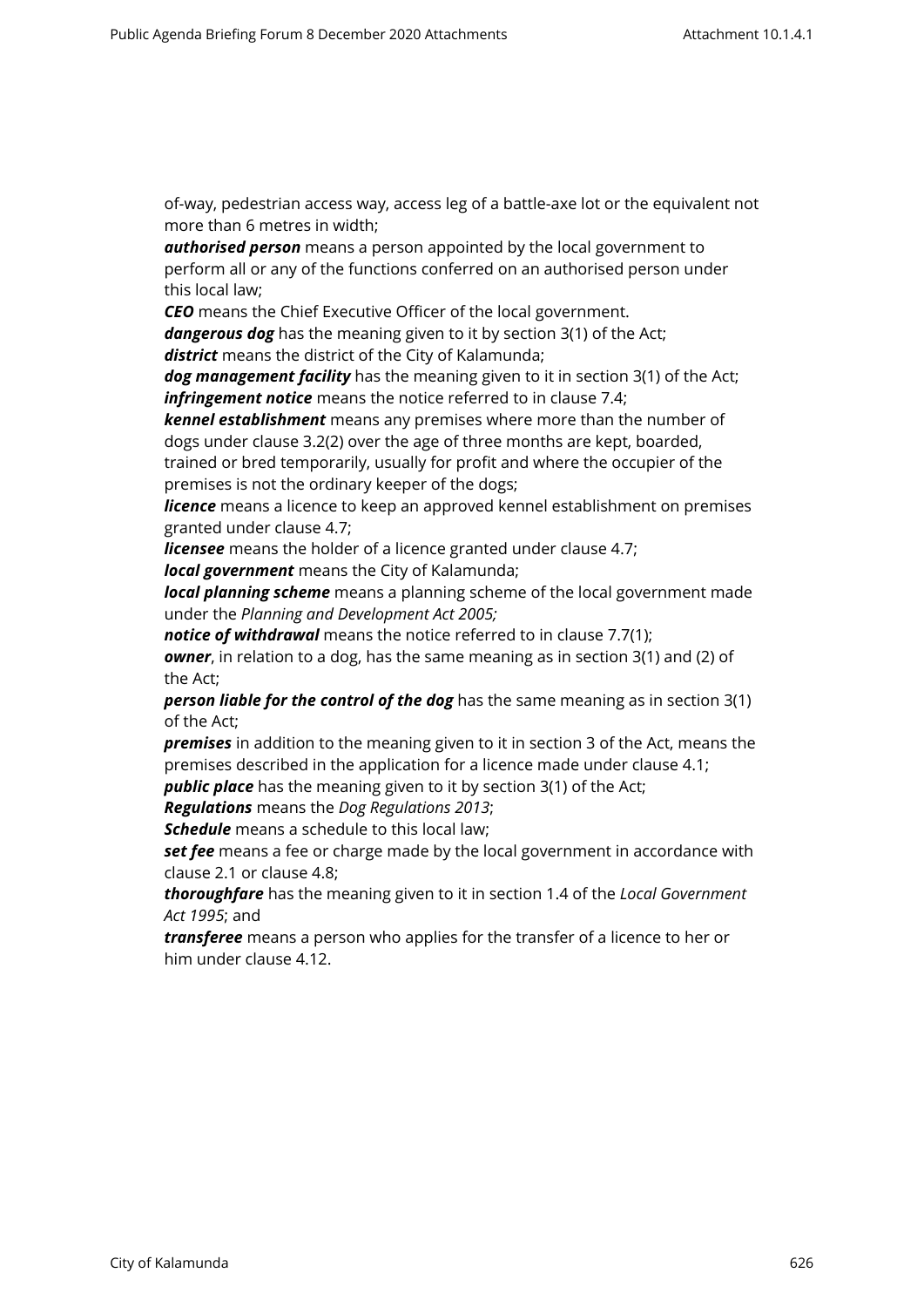#### <span id="page-5-0"></span>**PART 2—IMPOUNDING OF DOGS**

#### <span id="page-5-1"></span>**2.1Fees and charges**

The following are to be imposed and determined by the local government under sections 6.16 to 6.19 of the *Local Government Act 1995*—

- (a) the charges to be levied under section 29(4) of the Act relating to the seizure and impounding of a dog;
- (b) the additional set fee payable under section 29(4) of the Act where a dog is released at a time or on a day other than those determined under clause 2.2; and
- (c) application for additional costs of the destruction and the disposal of a dog referred to in section 29(15) of the Act.

### <span id="page-5-2"></span>**2.2Attendance of authorised person at dog management facility**

An authorised person is to be in attendance at the dog management facility for the release of dogs at the times and on the days of the week as determined by the CEO.

### <span id="page-5-3"></span>**2.3Release of impounded dog**

- (1) A claim for the release of a dog seized and impounded is to be made to an authorised person.
- (2) An authorised person is not to release a dog seized and impounded to any person unless that person has produced, to the satisfaction of an authorised person, evidence—
	- (a) of her or his ownership of the dog or of her or his authority to take delivery of it; or
	- (b) that he or she is the person identified as the owner on a microchip implanted in the dog.

### <span id="page-5-4"></span>**2.4Unauthorised release**

Unauthorised release of dogs is dealt with by section 43 of the Act.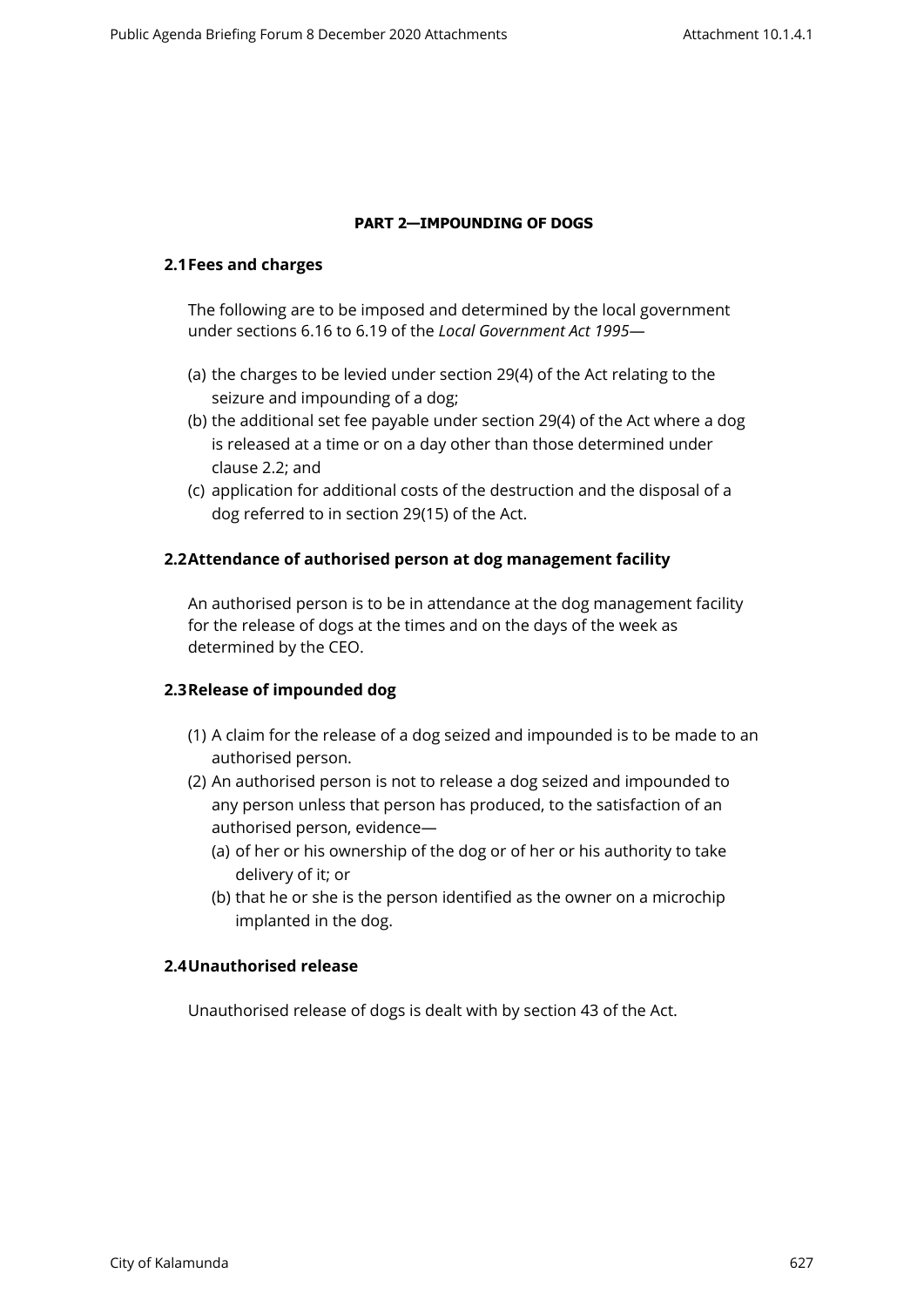#### <span id="page-6-0"></span>**PART 3—KEEPING OF DOGS**

#### <span id="page-6-1"></span>**3.1Dogs to be confined**

- (1) An occupier of premises on which a dog is kept must—
	- (a) cause a portion of the premises on which the dog is kept to be fenced in a manner capable of confining the dog;
	- (b) ensure the fence used to confine the dog and every gate or door in the fence is of a type, height and construction which having regard to the breed, age, size and physical condition of the dog is capable of preventing the dog at all times from passing over, under or through it;
	- (c) ensure that every gate or door in the fence is kept closed at all times when the dog is on the premises (unless the gate is temporarily opened in a manner that ensures that the dog remains confined) and is fitted with a proper latch or other means of fastening it;
	- (d) maintain the fence and all gates and doors in the fence in good order and condition; and
	- (e) where no part of the premises consists of open space, yard or garden or there is no open space or garden or yard of which the occupier has exclusive use or occupation, ensure that other means exist on the premises (other than the tethering of the dog) for effectively confining the dog within the premises.
- (2) Where an occupier fails to comply with subclause (1), he or she commits an offence.
- (3) Notwithstanding subclause (1) and (2), the confinement of dangerous dogs is dealt with in the Act and the Regulations.

### <span id="page-6-2"></span>**3.2Limitation on the number of dogs**

- (1) This clause does not apply to premises which have been—
	- (a) licensed under Part 4 of this local law as an approved kennel establishment; or
	- (b) granted an exemption under section 26(3) of the Act.
- (2) The limit on the number of dogs which may be kept on any premises is, for the purpose of section 26(3) of the Act—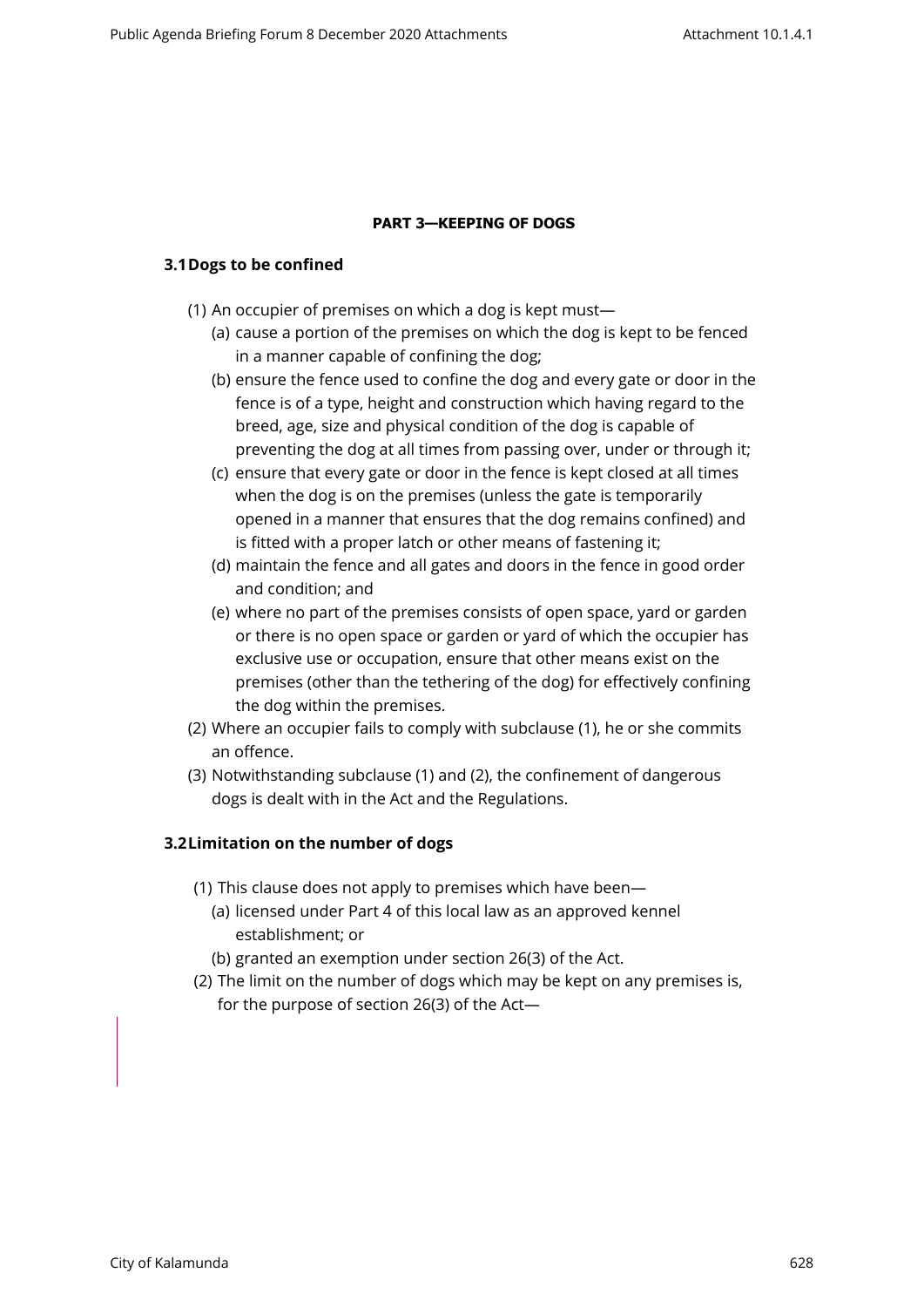## <span id="page-7-0"></span>**3.3Application to keep additional dog or dogs**

- (1) Subject to clause 3.5, the local government may consider an application to keep an additional dog or dogs where—
	- (a) the property is deemed suitable by an authorised person—
		- (i) having sufficient space capable of confining all dogs;
		- (ii) noise, odours, fleas, flies and other vectors of disease will be effectively controlled; and
		- (iii) the care and welfare of the dogs is considered adequate;
	- (b) the details of every dog proposed to be kept on the premises are provided including name, age, colour/description, breed, registration number and microchip details.; and
	- (c) sufficient reason has been provided, including—
		- (i) to replace an elderly or sick dog not expected to live;
		- (ii) a family emergency resulting in the dog being inherited;
		- (iii) merging of two households;
		- (iv) where the applicants have had approval to keep an additional dog or dogs in another local authority; or
		- (v) on premises zoned as rural or rural residential under a local planning scheme, the dog or dogs are required for stock management or to be on the premises temporarily for the purposes of training for stock management.

(d) in the case of a tenanted property provide written consent by either the landowner or their appointed property owner**.**

### <span id="page-7-1"></span>**3.4Determination of application**

In determining an application for a licence, the local government is to have regard to—

- (a) the matters referred to in clause 3.5;
- (b) the effect which approval of the proposed may have on the environment or amenity of the neighbourhood;
- (c) whether approval of the application will create a nuisance for the owners and occupiers of adjoining premises.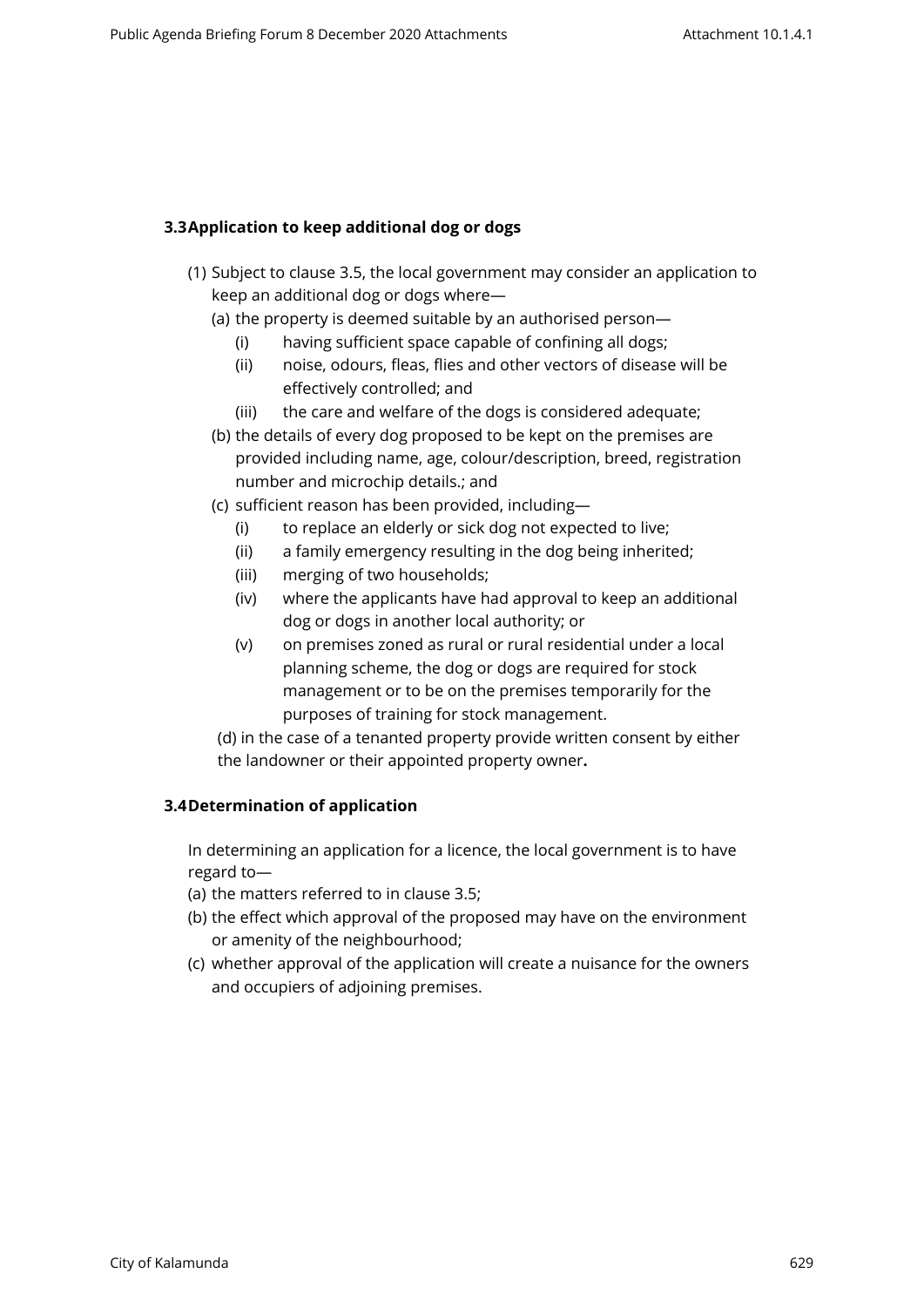#### <span id="page-8-0"></span>**3.5Where application cannot be approved**

The local government will not approve an application to keep an additional dog or dogs where—

(a) It exceeds the limit (6) referred to in the Act.

### <span id="page-8-1"></span>**3.6Conditions of approval**

- (1) The local government may approve an application to keep an additional dog or dogs subject to any conditions as considered appropriate.
- (2) Approval of an application is not transferable to successive owners or occupiers of the premises.
- (3) A person who fails to comply with a condition imposed under subclause (1) commits an offence.

### <span id="page-8-2"></span>**3.7Revocation of licence to keep additional dogs**

Where a person does not comply with the conditions of approval to keep an additional dog or dogs under clause 3.6 the local government may revoke the approval to keep an additional dog or dogs.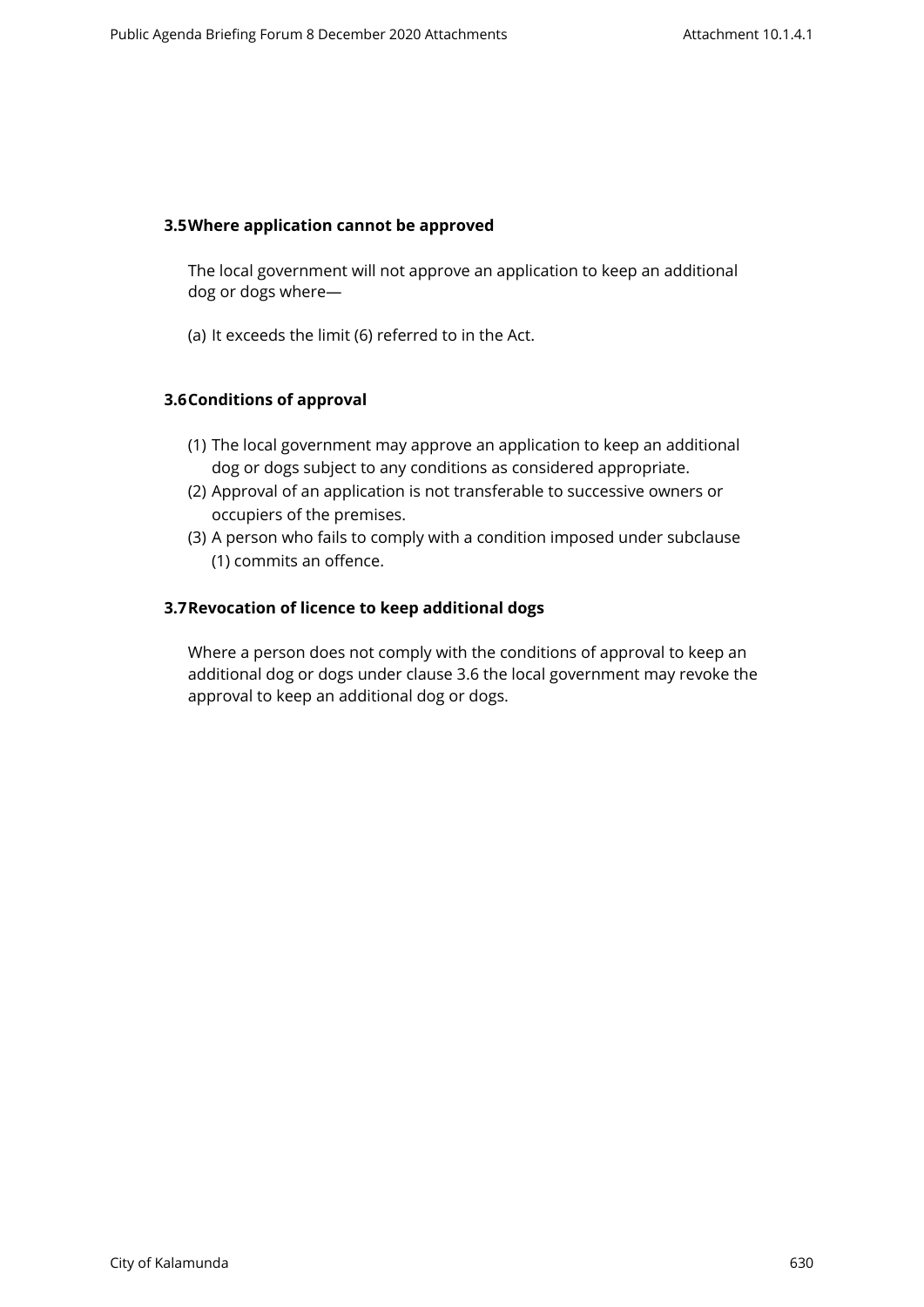#### <span id="page-9-0"></span>**PART 4—APPROVED KENNEL ESTABLISHMENTS**

#### <span id="page-9-1"></span>**4.1Application for licence for approved kennel establishment**

An application for a licence must contain the information listed in Schedule 1, and must be lodged with the local government together with—

- (a) a written acknowledgement that the applicant has read and agrees to comply with any code of practice relating to the keeping of dogs nominated by the local government;
- (b) any other information reasonably required by the local government; and
- (c) the set fee for the application for a licence referred to in clause 4.8(1).

#### <span id="page-9-2"></span>**4.2Notice of proposed use**

- (1) An applicant for a licence must give notice of the proposed use of the premises as an approved kennel establishment after the application for a licence has been lodged—
	- (a) once in a newspaper circulating in the district; and
	- (b) to the owners and occupiers of any premises adjoining the premises.
- (2) The notices in subclause (1) must specify that—
	- (a) any written submissions as to the proposed use are to be lodged with the local government within 14 days of the date the notice is given; and
	- (b) the application plans and specifications may be inspected at the offices of the local government.
- (3) The local government may refuse to determine the application for a licence until the notice or notices, as the case may be, is given in accordance with its directions where—
	- (a) a notice given under subclause (1) does not clearly identify the premises; or
	- (b) a notice given under subclause (1)(a) is of a size or in a location in the newspaper which, in the opinion of the local government, would fail to serve the purpose of notifying persons of the proposed use of the premises.

#### <span id="page-9-3"></span>**4.3Exemption from notice requirements**

The requirements of clauses 4.2 and 4.4(a) and Schedule 1 clause 5(c) do not apply in respect of the application for a licence where under a local planning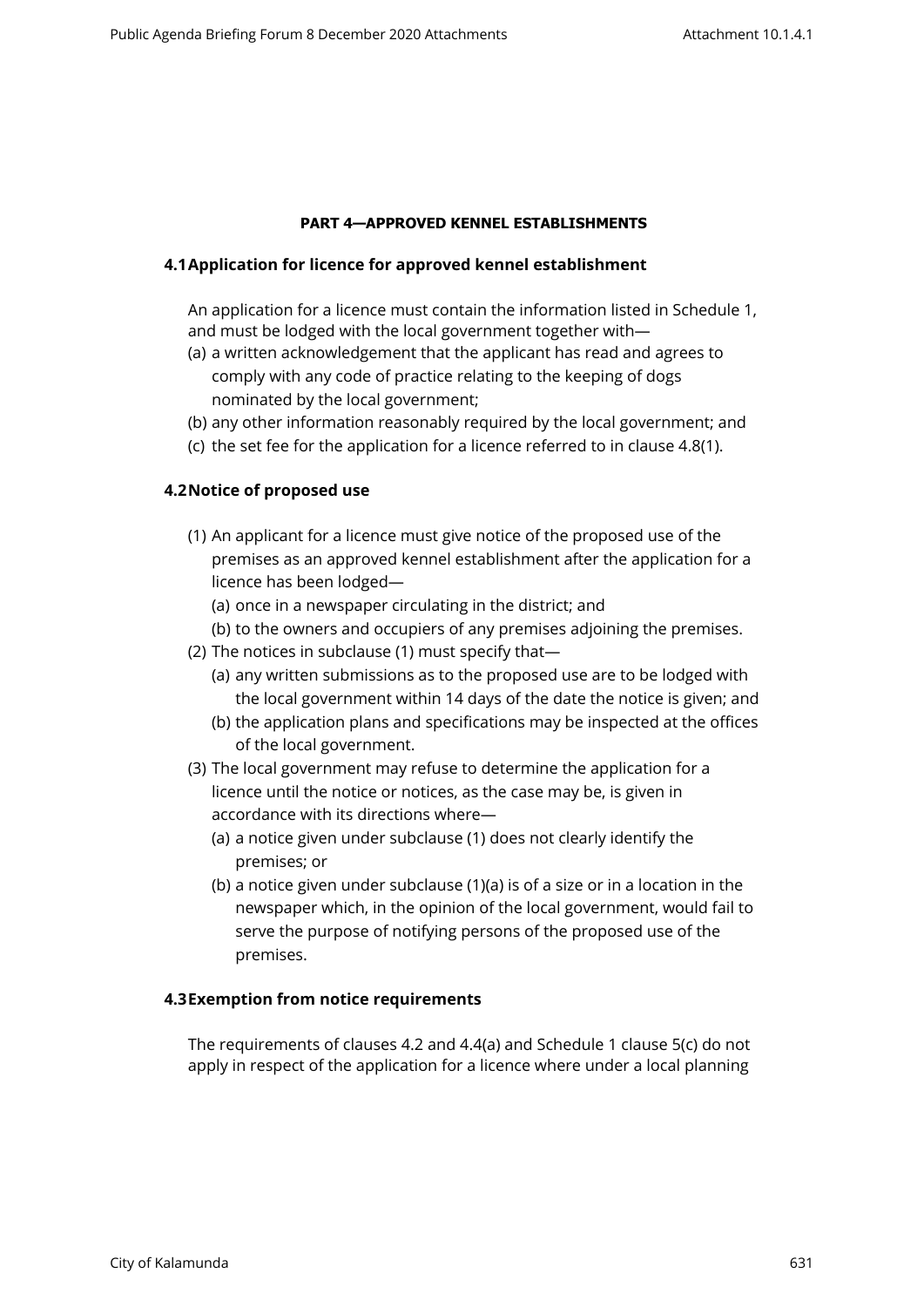scheme an application for a licence is made in respect of premises on which an approved kennel establishment is either a—

- (a) permitted use; or
- <span id="page-10-0"></span>(b) use which the local government may approve subject to compliance with specified notice requirements.

#### **4.4When application can be determined**

An application for a licence is not to be determined by the local government until—

- (a) the applicant has complied with clause 4.2;
- (b) the applicant submits proof that the notices referred to in clause 4.2(1) have been given in accordance with that clause; and
- (c) the local government has considered any written submissions received within the time specified in clause 4.2(2)(a) on the proposed use of the premises.

#### <span id="page-10-1"></span>**4.5Determination of application**

In determining an application for a licence, the local government is to have regard to—

- (a) the matters referred to in clause 4.6;
- (b) any written submissions received within the time specified in clause 4.2(2)(a) on the proposed use of the premises;
- (c) any economic or social benefits which may be derived by any person in the district if the application for a licence is approved;
- (d) the effect which the kennel establishment may have on the environment or amenity of the neighbourhood;
- (e) whether the approved kennel establishment will create a nuisance for the owners and occupiers of adjoining premises; and
- (f) whether or not the imposition of and compliance with appropriate conditions of a licence will mitigate any adverse effects of the approved kennel establishment identified in the preceding paragraphs.

#### <span id="page-10-2"></span>**4.6Where application cannot be approved**

The local government cannot approve an application for a licence where—

(a) an approved kennel establishment cannot be permitted by the local government on the premises under a local planning scheme; or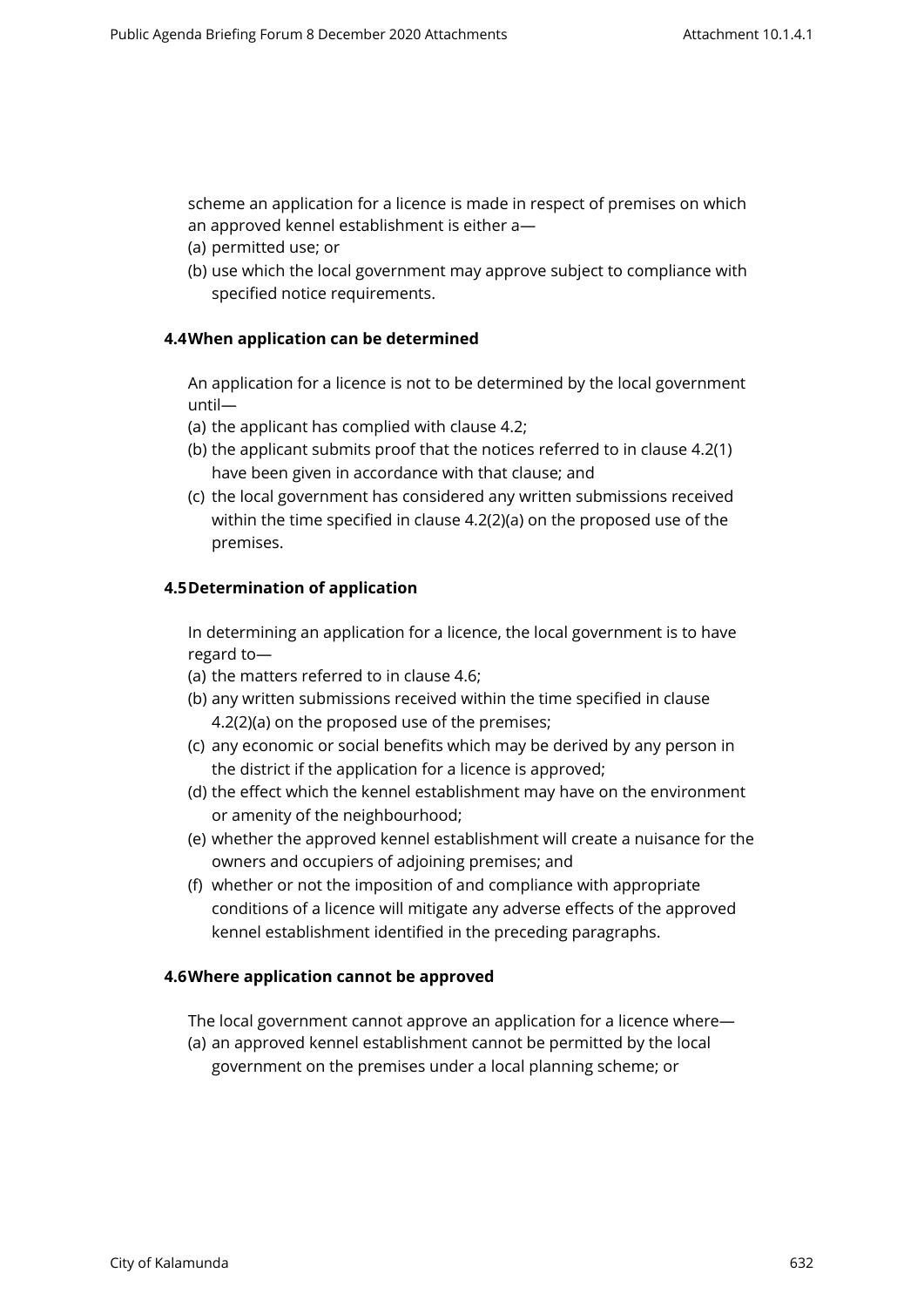(b) an applicant for a licence or another person who will have the charge of the dogs will not reside on the premises, or, in the opinion of the local government, sufficiently close to the premises so as to control the dogs and so as to ensure their health and welfare.

### <span id="page-11-0"></span>**4.7Conditions of approval**

- (1) The local government may approve an application for a licence subject to the conditions contained in Schedule 2 and to such other conditions as the local government considers appropriate.
- (2) In respect of a particular application for a licence, the local government may vary any of the conditions contained in Schedule 2.
- (3) A person who fails to comply with a condition imposed under subclause (1) commits an offence.

### <span id="page-11-1"></span>**4.8Fees**

- (1) On lodging an application for a licence, the applicant is to pay a set fee to the local government.
- (2) On the issue or renewal of a licence, the licensee is to pay a set fee to the local government.
- (3) On lodging an application for the transfer of a valid licence, the transferee is to pay a set fee to the local government.
- (4) The set fees referred to in subclauses (1) to (3) are to be imposed and determined by the local government under sections 6.16 to 6.19 of the *Local Government Act 1995*.

### <span id="page-11-2"></span>**4.9Form of licence**

The licence is to be in the form determined by the local government from time to time and is to be issued to the licensee.

### <span id="page-11-3"></span>**4.10 Period of licence**

- (1) The period of effect of a licence is set out in section 27(5) of the Act.
- (2) A licence is to be renewed if the set fee referred to in clause 4.8(2) is paid to the local government prior to the expiry of the licence.
- (3) On the renewal of a licence the conditions of the licence at the time of its renewal continue to have effect.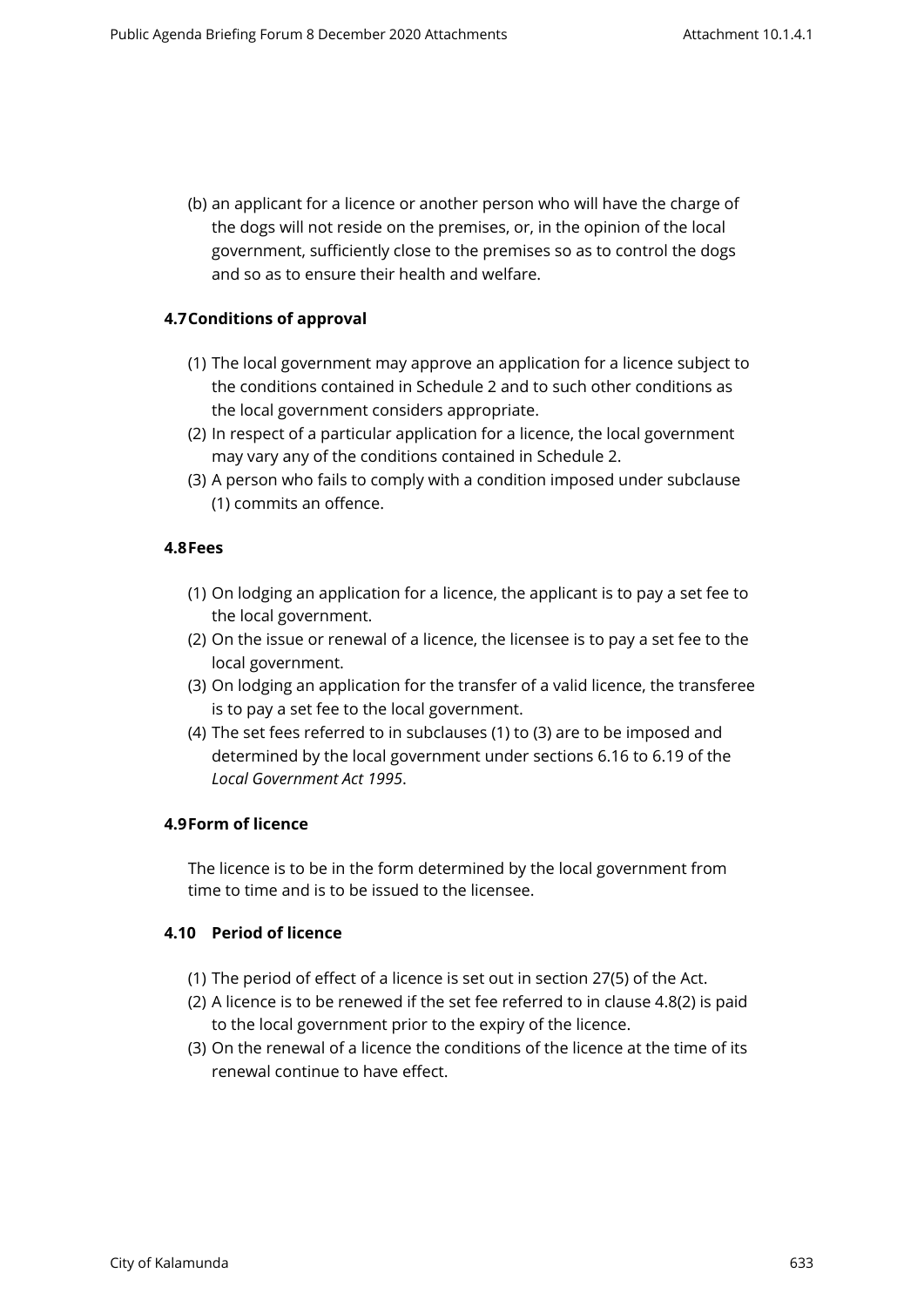## <span id="page-12-0"></span>**4.11 Variation or cancellation of licence**

- (1) The local government may vary the conditions of a licence.
- (2) The local government may cancel a licence—
	- (a) on the request of the licensee;
	- (b) following a breach of the Act, the Regulations or this local law; or
	- (c) if the licensee is not a fit and proper person.
- (3) The date a licence is cancelled is to be, in the case of—
	- (a) subclause (2)(a), the date requested by the licensee; or
	- (b) subclause (2)(b) or (c), the date determined under section 27(6) of the Act.
- (4) If a licence is cancelled the set fee paid for that licence is not refundable for the term of the licence that has not yet expired.

## <span id="page-12-1"></span>**4.12 Transfer**

- (1) An written application for the transfer of a valid licence from the licensee to another person must be—
	- (a) made by the transferee;
	- (b) made with the written consent of the licensee; and
	- (c) lodged with the local government together with—
		- (i) written evidence that a person will reside at or within reasonably close proximity to the premises the subject of the licence;
		- (ii) the set fee for the application for the transfer of a licence referred to in clause 4.8(3); and
		- (iii) any other relevant information required. any other relevant information required.
- (2) The local government is not to determine an application for the transfer of a valid licence until the transferee has complied with subclause (1).
- (3) The local government may approve, whether or not subject to such conditions as it considers appropriate, or refuse to approve an application for the transfer of a valid licence.
- (4) Where the local government approves an application for the transfer of a valid licence, then on the date of approval, unless otherwise specified in the notice issued under clause 4.13(b), the transferee becomes the licensee of the licence for the purposes of this local law.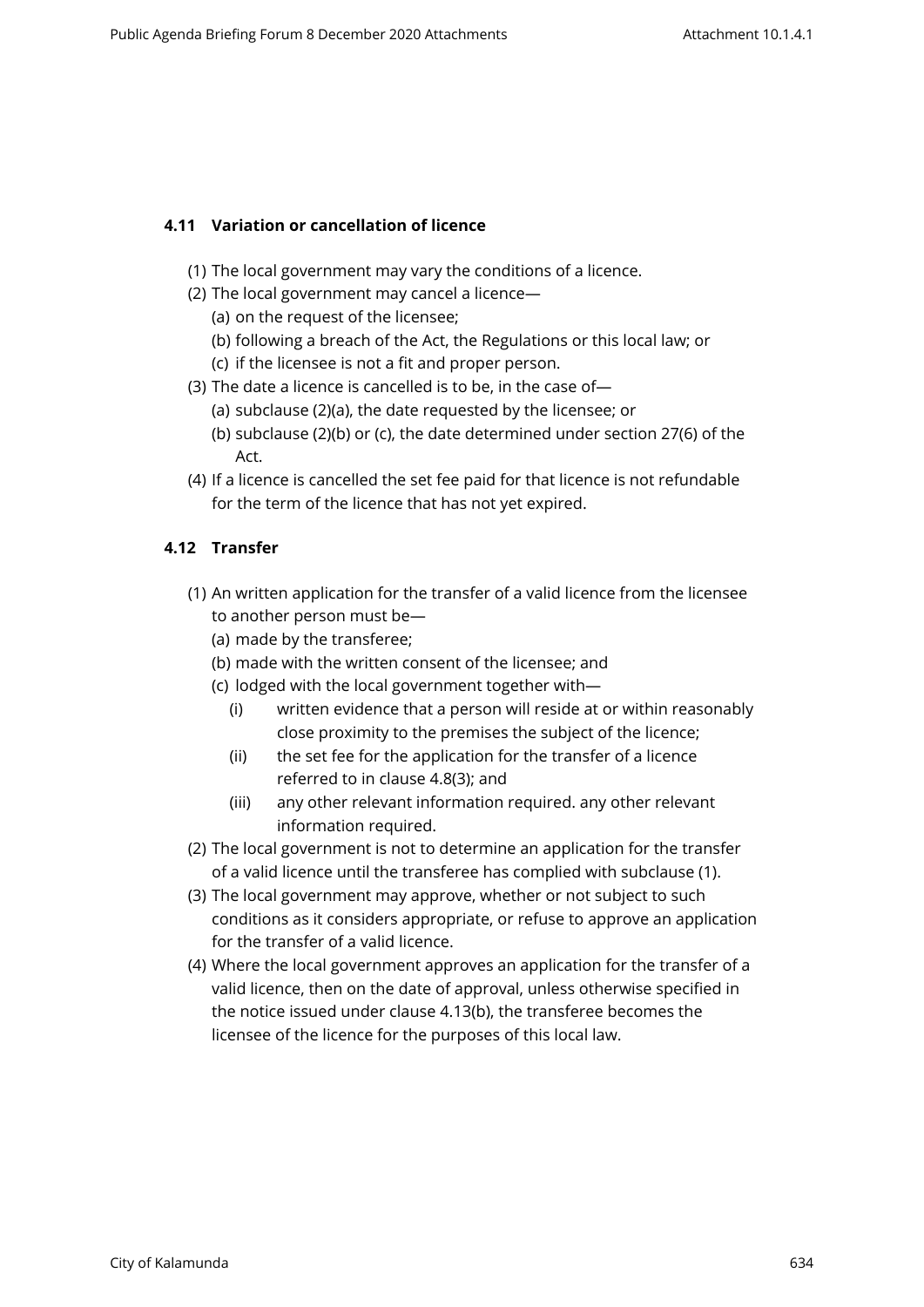## <span id="page-13-0"></span>**4.13 Notification**

The local government is to give written notice to—

- (i) an applicant for a licence of the local government's decision on her or his application;
- (ii) a transferee of the local government's decision on her or his application for the transfer of a valid licence;
- (iii) a licensee of any variation made under clause 4.11(1);
- (iv) a licensee when her or his licence is due for renewal and the manner in which it may be renewed;
- (v) a licensee when her or his licence is renewed;
- (vi) a licensee of the cancellation of a licence under clause 4.11(2)(a); and
- (vii) a licensee of the cancellation of a licence under clause 4.11(2)(b) or (c), which notice is to be given in accordance with section 27(6) of the Act.

## <span id="page-13-1"></span>**4.14 Objections and appeals**

- (1) The provisions of Division 1 of Part 9 of the *Local Government Act 1995* and regulation 33 of the *Local Government (Functions and General) Regulations 1996* apply to a decision where the local government makes a decision as to whether it will—
	- (a) grant an application for a licence;
	- (b) vary or cancel a licence;
	- (c) impose or amend a condition to which a licence is subject; or
	- (d) transfer of a licence.
- (2) Under these provisions, an affected person may have the right to object to, or to appeal against, a decision of the local government.

### <span id="page-13-2"></span>**4.15 Inspection of kennel**

With the consent of the occupier, an authorised person may inspect an approved kennel establishment at any time.

### <span id="page-13-3"></span>**PART 5—DOGS IN PUBLIC PLACES**

### **5.1Places where dogs are prohibited absolutely**

<span id="page-13-4"></span>Designation of places where dogs are prohibited absolutely is dealt with in the Act.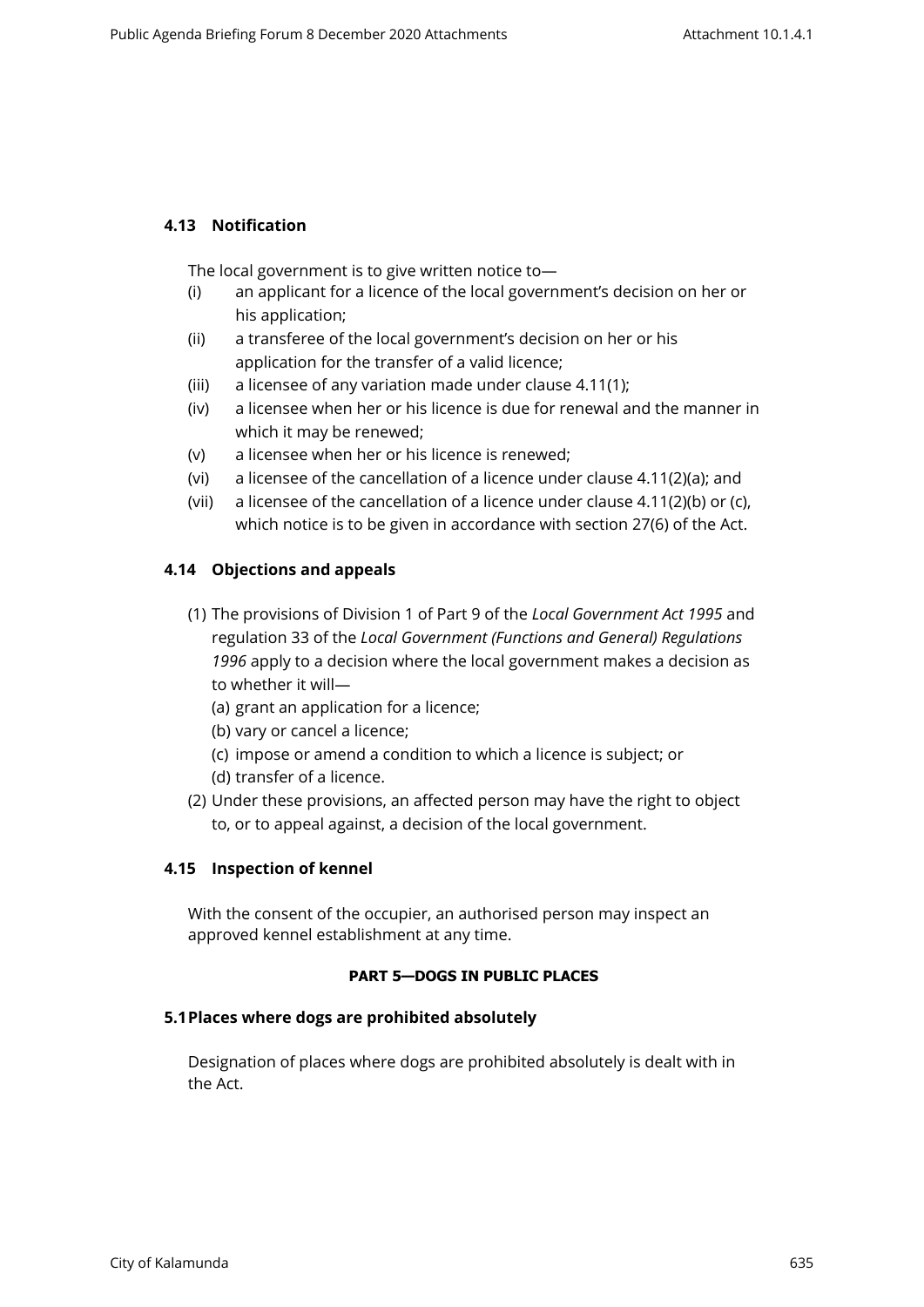#### <span id="page-14-0"></span>**5.2Places which are dog exercise areas**

Designation of places which are dog exercise areas is dealt with in the Act.

#### <span id="page-14-1"></span>**PART 6— MISCELLANEOUS**

#### <span id="page-14-2"></span>**6.1Fees and charges**

Set fees and charges are to be imposed and determined by the local government under sections 6.16 to 6.19 of the *Local Government Act 1995*.

### <span id="page-14-3"></span>**6.2Offence to excrete**

- (1) A dog must not excrete on—
	- (a) any thoroughfare or other public place; or
	- (b) any land which is not a public place without the consent of the occupier.
- (2) Subject to subclause (3), if a dog excretes contrary to subclause (1), every person liable for the control of the dog at that time commits an offence.
- (3) The person liable for the control of the dog does not commit an offence against subclause (2) if any excreta is removed immediately by that person.
- (4) Notwithstanding clause 7.2, the maximum penalty for an offence under subclause (1) is \$1000.

### <span id="page-14-4"></span>**PART 7— ENFORCEMENT**

## <span id="page-14-5"></span>**7.1Offences**

A person who fails to do anything required or directed to be done under this local law, or who does anything which under this local law that person is prohibited from doing, commits an offence.

## <span id="page-14-6"></span>**7.2General penalty**

A person who commits an offence under this local law is liable, on conviction, to a penalty not exceeding \$5,000 and if the offence is of a continuing nature, to an additional penalty not exceeding \$100 for each day or part of the day during which the offence has continued.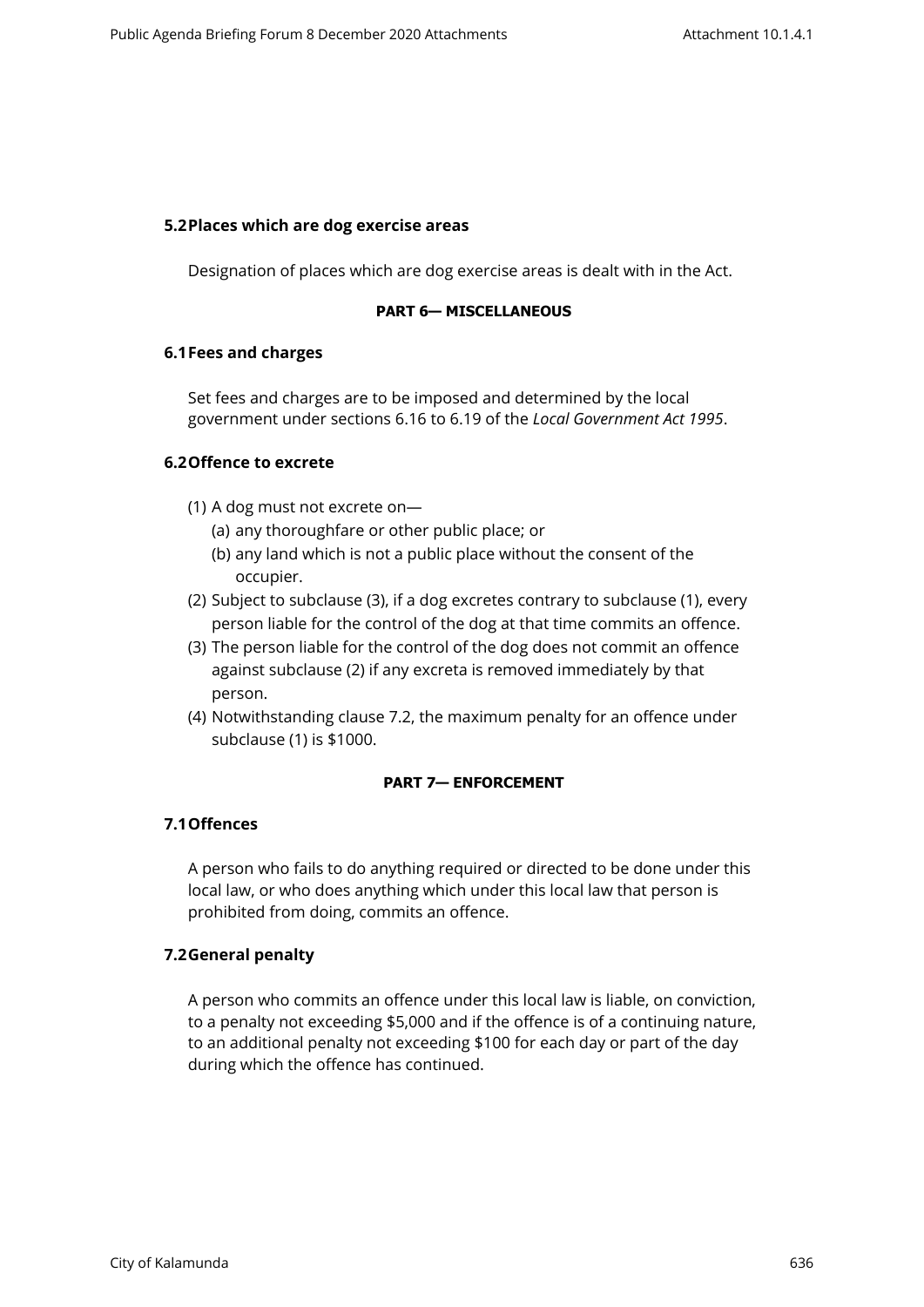### <span id="page-15-0"></span>**7.3Modified penalties**

- (1) The offences contained in Schedule 3 are offences in relation to which a modified penalty may be imposed.
- (2) The amount appearing in the fourth column of Schedule 3 directly opposite an offence is the modified penalty payable in respect of that offence if the dog is not a dangerous dog.
- (3) The amount appearing in the fifth column of Schedule 3 directly opposite an offence is the modified penalty payable in respect of that offence if the dog is a dangerous dog.

## <span id="page-15-1"></span>**7.4Issue of infringement notice**

Where an authorised person has reason to believe that a person has committed an offence in respect of which a modified penalty may be imposed, he or she may issue to that person a notice in the form of Form 2 of Schedule 1 of the *Local Government (Functions and General) Regulations 1996*.

### <span id="page-15-2"></span>**7.5Failure to pay modified penalty**

Where a person who has received an infringement notice fails to pay the modified penalty within the time specified in the notice, or within such further time as may in any particular case be allowed by an authorised person, he or she is deemed to have declined to have the offence dealt with by way of a modified penalty.

### <span id="page-15-3"></span>**7.6Payment of modified penalty**

A person who has received an infringement notice may, within the time specified in that notice or within such further time as may in any particular case be allowed by an authorised person, send or deliver to the local government the amount of the penalty, with or without a reply as to the circumstances giving rise to the offence, and the local government may appropriate that amount in satisfaction of the penalty and issue an acknowledgment.

## **7.7Withdrawal of infringement notice**

<span id="page-15-4"></span>(1) Whether or not the modified penalty has been paid, an authorised person may withdraw an infringement notice by sending a notice in the form of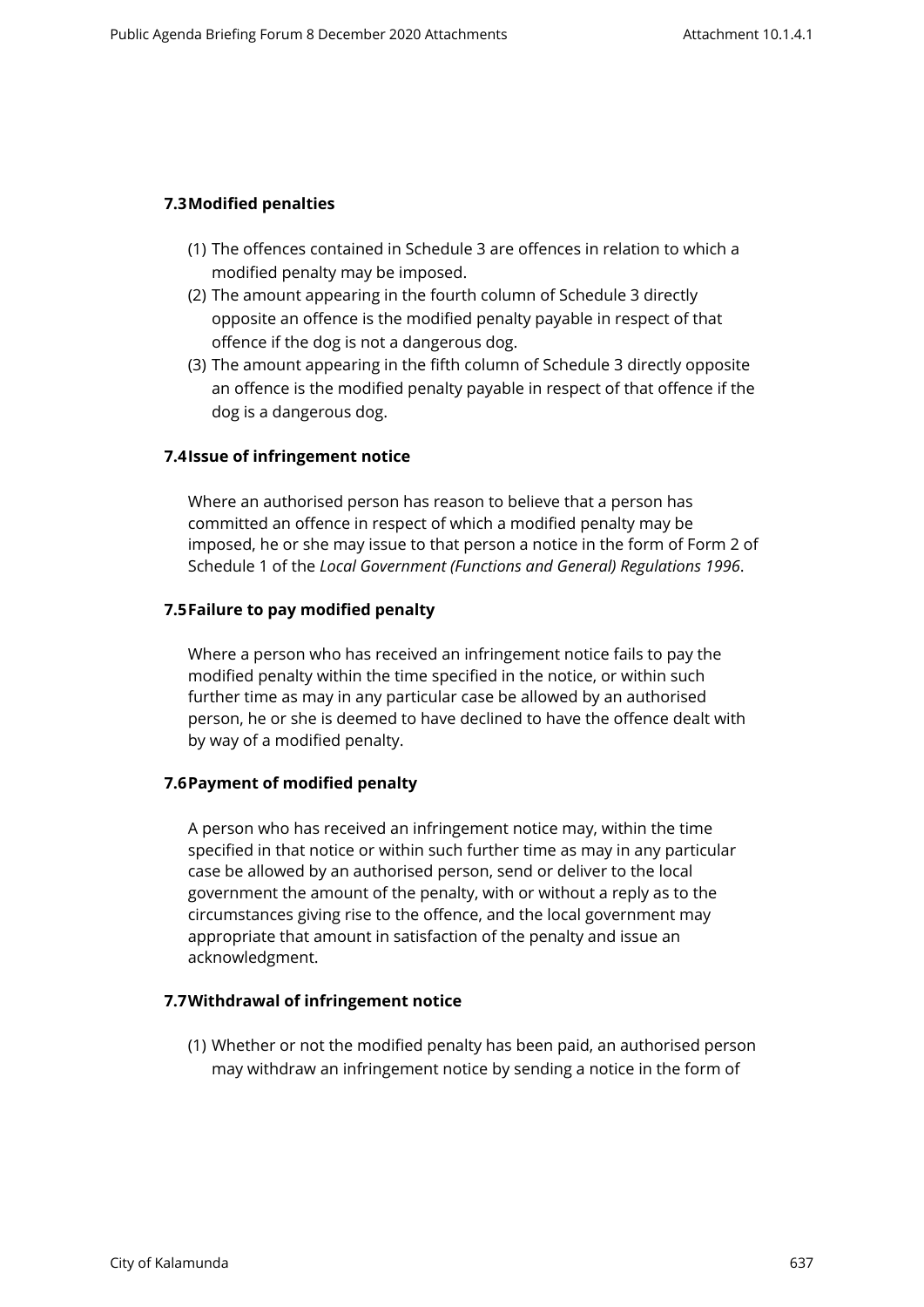Form 3 of Schedule 1 of the *Local Government (Functions and General) Regulations 1996*.

<span id="page-16-0"></span>(2) A person authorised to issue an infringement notice under clause 7.4 cannot sign or send a notice of withdrawal.

### **7.8Service of notices**

An infringement notice or a notice of withdrawal may be served on a person personally, or by leaving it at or posting it to her or his address as ascertained from her or him, or as recorded by the local government under the Act, or as ascertained from inquiries made by the local government.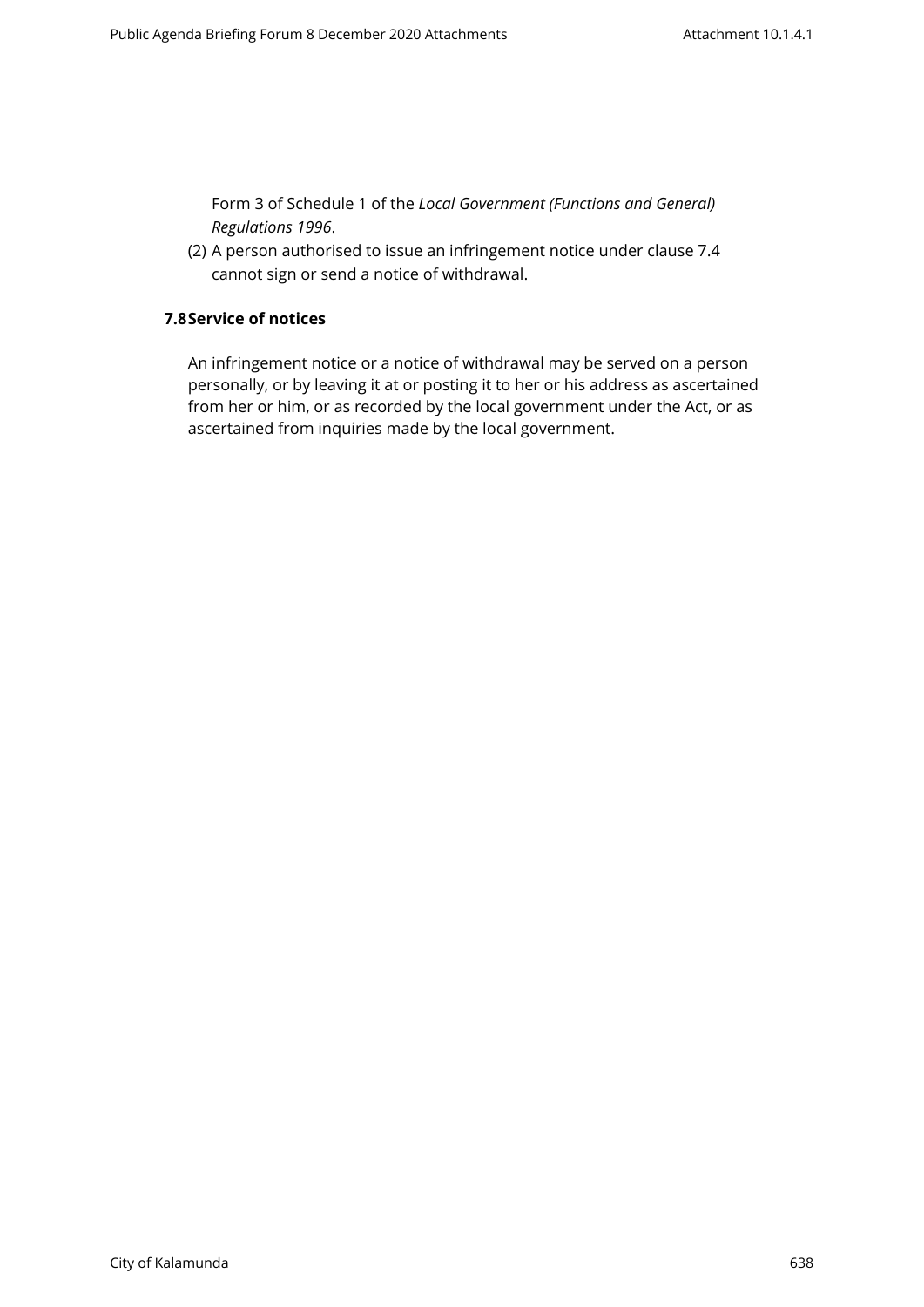### <span id="page-17-0"></span>**SCHEDULE 1**

### **INFORMATION REQUIRED FOR APPLICATION FOR A LICENCE FOR AN APPROVED KENNEL ESTABLISHMENT**

[cl. 4.1]

- 1. Details of applicants—
	- (a) Full name/s of applicant/s;
	- (b) Postal address;
	- (c) Telephone number;
	- (d) Mobile number;
	- (e) Fax number; and
	- (f) E-mail address.
- 2. Address of proposed premises.
- 3. Dogs to be kept—
	- (a) Number; and
	- (b) Breed.
- 4. Either—
	- (a) Person residing on the premises—
		- (i) Name;
		- (ii) As from; and
		- (iii) Mobile phone number, or
	- (b) Person sufficiently close to the premises so as to control the dogs and ensure their health and welfare—
		- (i) Name;
		- (ii) Address;
		- (iii)As from; and
		- (iv)Mobile phone number.
- 5. To be included—
	- (a) a site plan of the premises showing the location of the kennels and yards and all other buildings and structures and fences;
	- (b) plans and specifications of the proposed kennel establishment;
	- (c) copy of notice of proposed use to appear in newspaper and to be given to adjoining premises under clause 4.2;
	- (d) written evidence that a person will reside—
	- (i) at the premises; or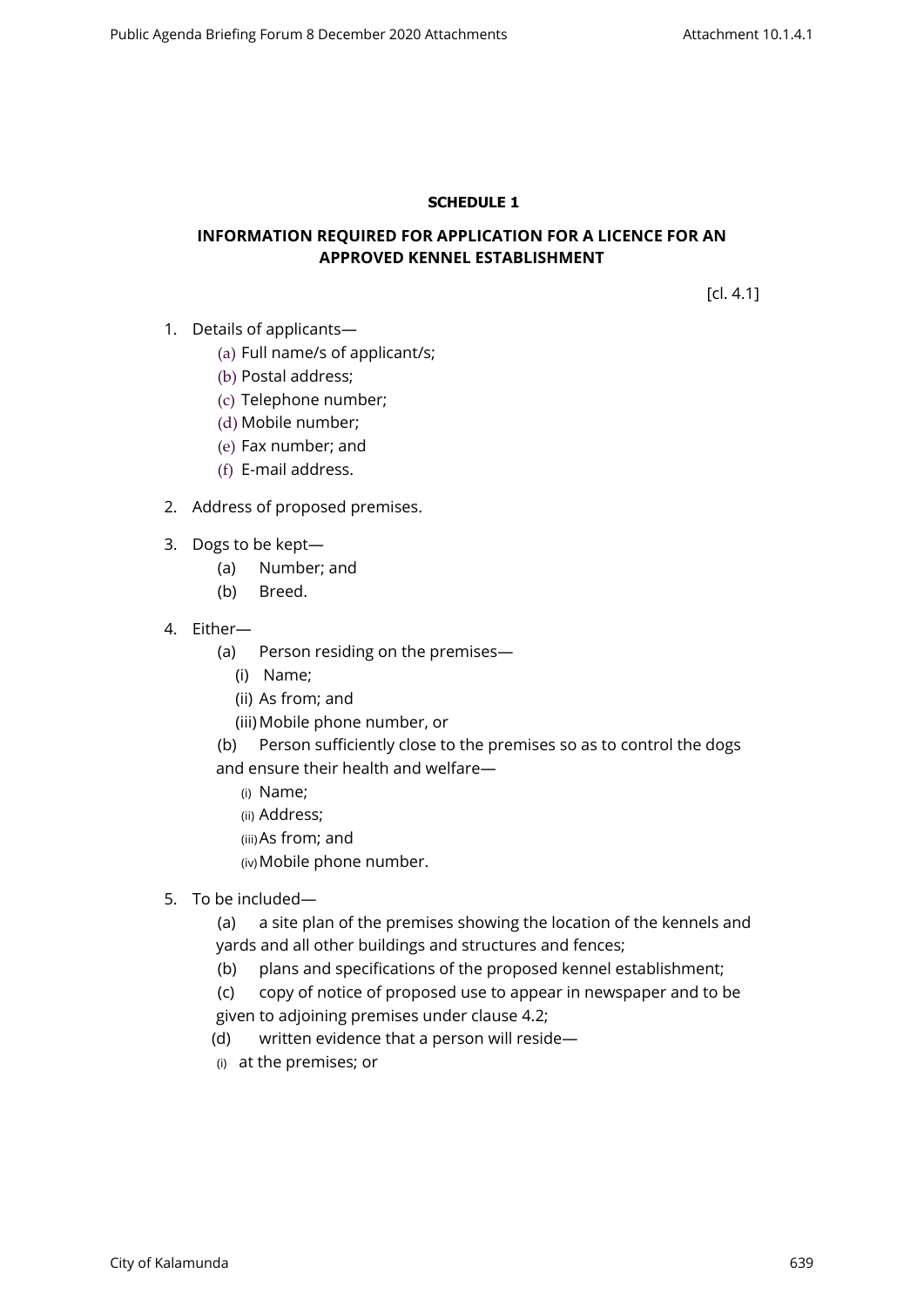- **(ii)** sufficiently close to the premises so as to control the dogs and so as to ensure their health and welfare; and
- **(e)**if the person in item (d) is not the applicant, written evidence that the person is a person in charge of the dogs.
- 6. Signature of applicant/s.
- 7. Date.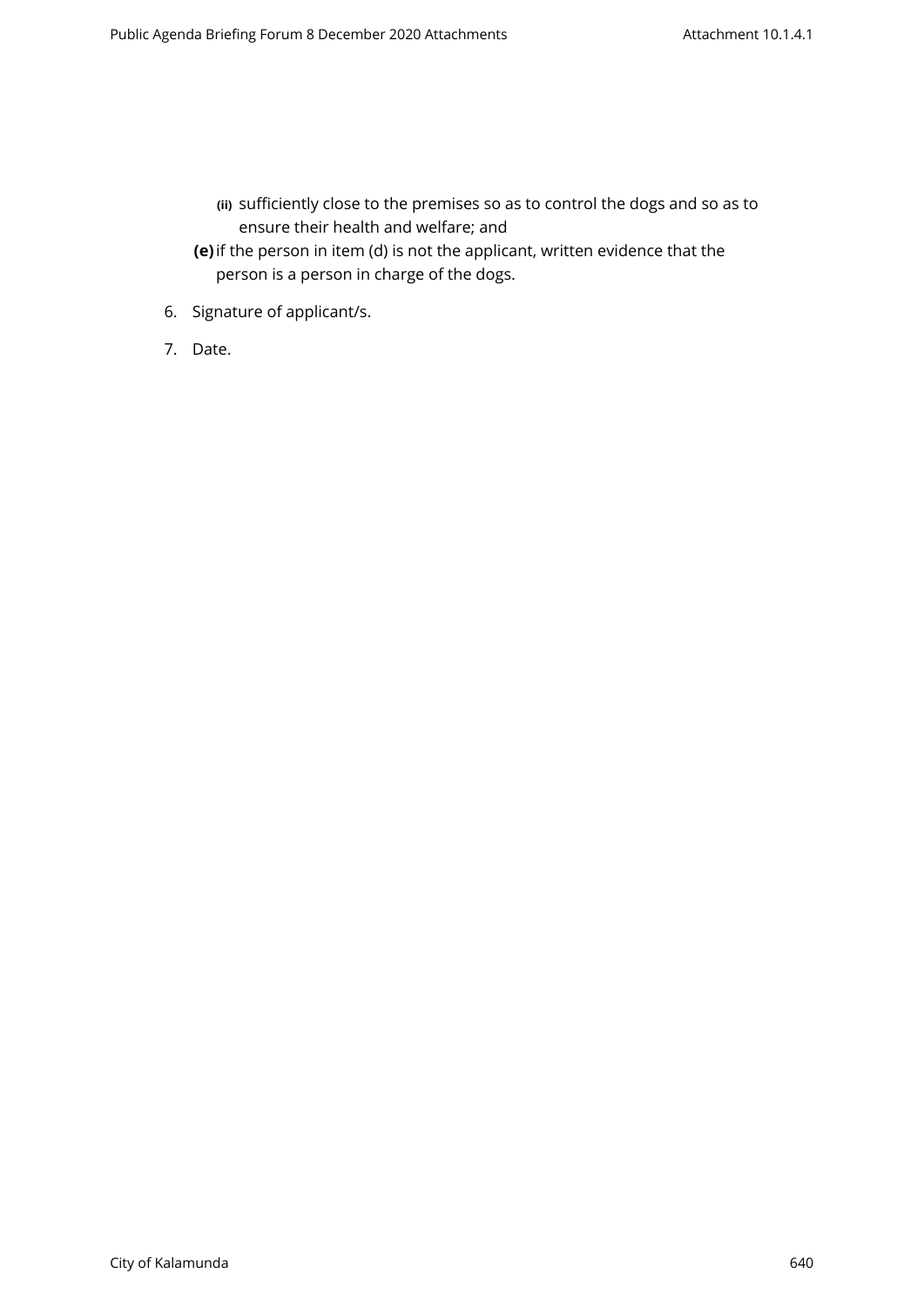### <span id="page-19-0"></span>**SCHEDULE 2**

### **CONDITIONS OF A LICENCE FOR AN APPROVED KENNEL ESTABLISHMENT**

[cl. 4.7]

An application for a licence for an approved kennel establishment may be approved subject to the following conditions—

(a) each kennel, unless it is fully enclosed, must have a yard attached to it;

- (b) each kennel and each yard must be at a distance of not less than—
	- (i) 25 metres from the front boundary of the premises and 5 metres from any other boundary of the premises;
	- (ii) 10 metres from any dwelling; and
	- (iii) 25 metres from any church, school room, hall, factory, dairy or premises where food is manufactured, prepared, packed or stored for human consumption;
- (c) each yard for a kennel must be kept securely fenced with a fence constructed of link mesh or netting or other materials approved by the local government;
- (d) the minimum floor area for each kennel must be calculated at 2.5 times the length of the breed of dog (when it is fully grown), squared, times the number of dogs to be housed in the kennel and the length of the dog is to be determined by measuring from the base of the tail to the front of its shoulder;
- (e) the floor area of the yard attached to any kennel or group of kennels must be at least twice the floor area of the kennel or group of kennels to which it is attached;
- (f) the upper surface of the kennel floor must be—
	- (i) at least 100 millimetres above the surface of the surrounding ground;
	- (ii) smooth so as to facilitate cleaning;
	- (iii) rigid;
	- (iv) durable;
	- (v) slip resistant;
	- (vi) resistant to corrosion;
	- (vii) non-toxic;
	- (viii) impervious;
	- (ix) free from cracks, crevices and other defects; and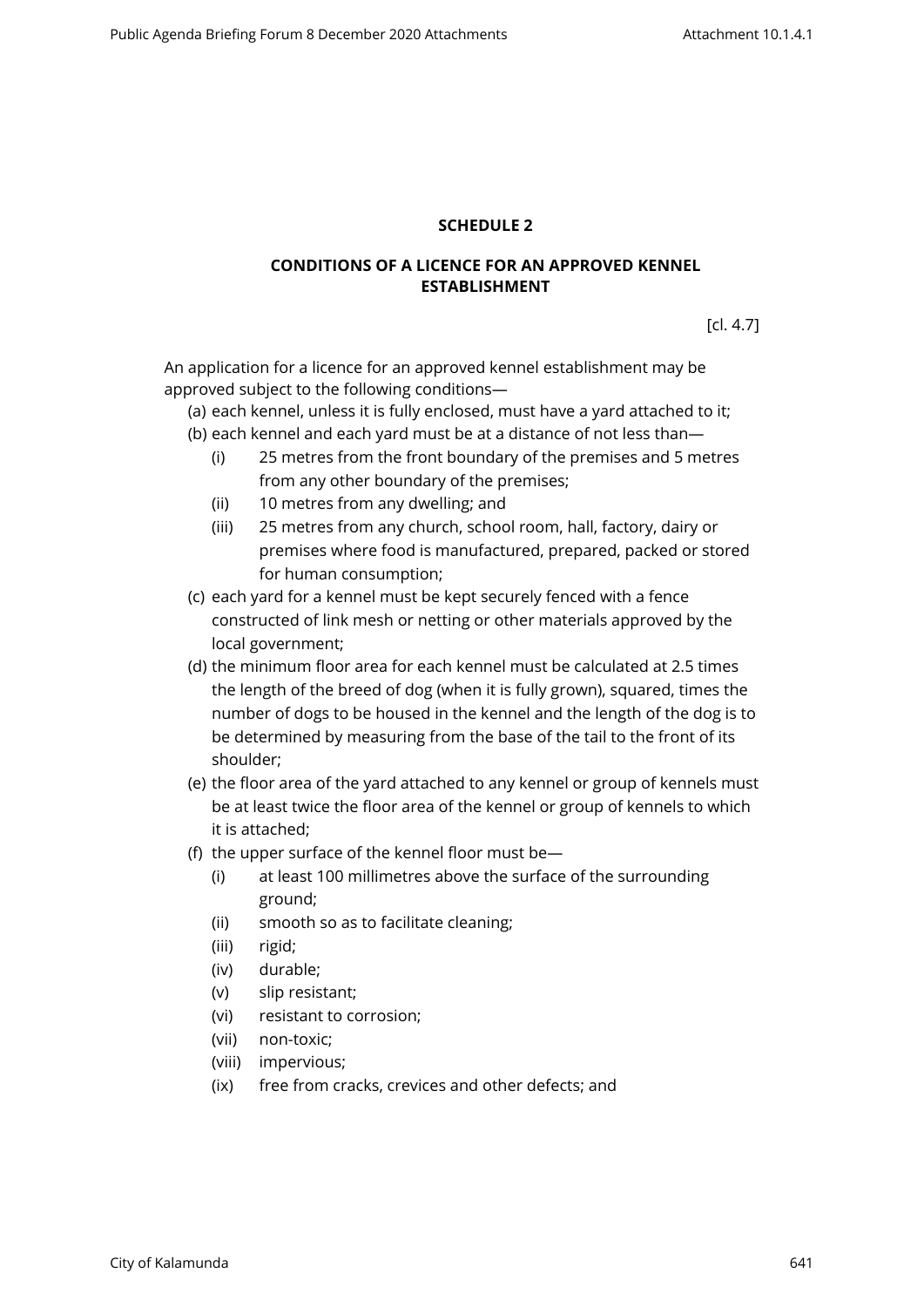- (x) finished to a surface having a fall of not less than 1 in 100 to a spoon drain which in turn must lead to a suitably sized diameter sewerage pipe which must be properly laid, ventilated and trapped in accordance with the health requirements of the local government;
- (g) all kennel floor washings must pass through the drain in item (f)(x) and must be piped to approved apparatus for the treatment of sewage in accordance with the health requirements of the local government;
- (h) the kennel floor must have a durable up-stand rising 75 millimetres above the floor level from the junction of the floor and external and internal walls, or internal walls must be so constructed as to have a minimum clearance of 50 millimetres from the underside of the bottom plate to the floor;
- (i) where a yard is to be floored, the floor must be constructed in the same manner as the floor of any kennel;
- (j) from the floor, the lowest internal height of a kennel must be, whichever is the lesser of—
	- (i) 2000 millimetres; or
	- (ii) four times the height of the breed of dog in the kennel, when it is fully grown, measured from the floor to the uppermost tip of its shoulders while in a stationary upright position;
- (k) the walls of each kennel must be constructed of concrete, brick, stone or framing sheeted internally and externally with good quality new zincalume or new pre-finished colour coated steel sheeting or new fibrous cement sheeting or other durable material approved by the local government;
- (l) all external surfaces of each kennel must be kept in good condition;
- (m) the roof of each kennel must be constructed of impervious material;
- (n) all kennels and yards and drinking vessels must be maintained in a clean condition and must be cleaned and disinfected when so ordered by an authorised person;
- (o) all refuse, faeces and food waste must be disposed of daily into the approved apparatus for the treatment of sewage;
- (p) noise, odours, fleas, flies and other vectors of disease must be effectively controlled;
- (q) suitable water must be available at the kennel via a properly supported standpipe and tap; and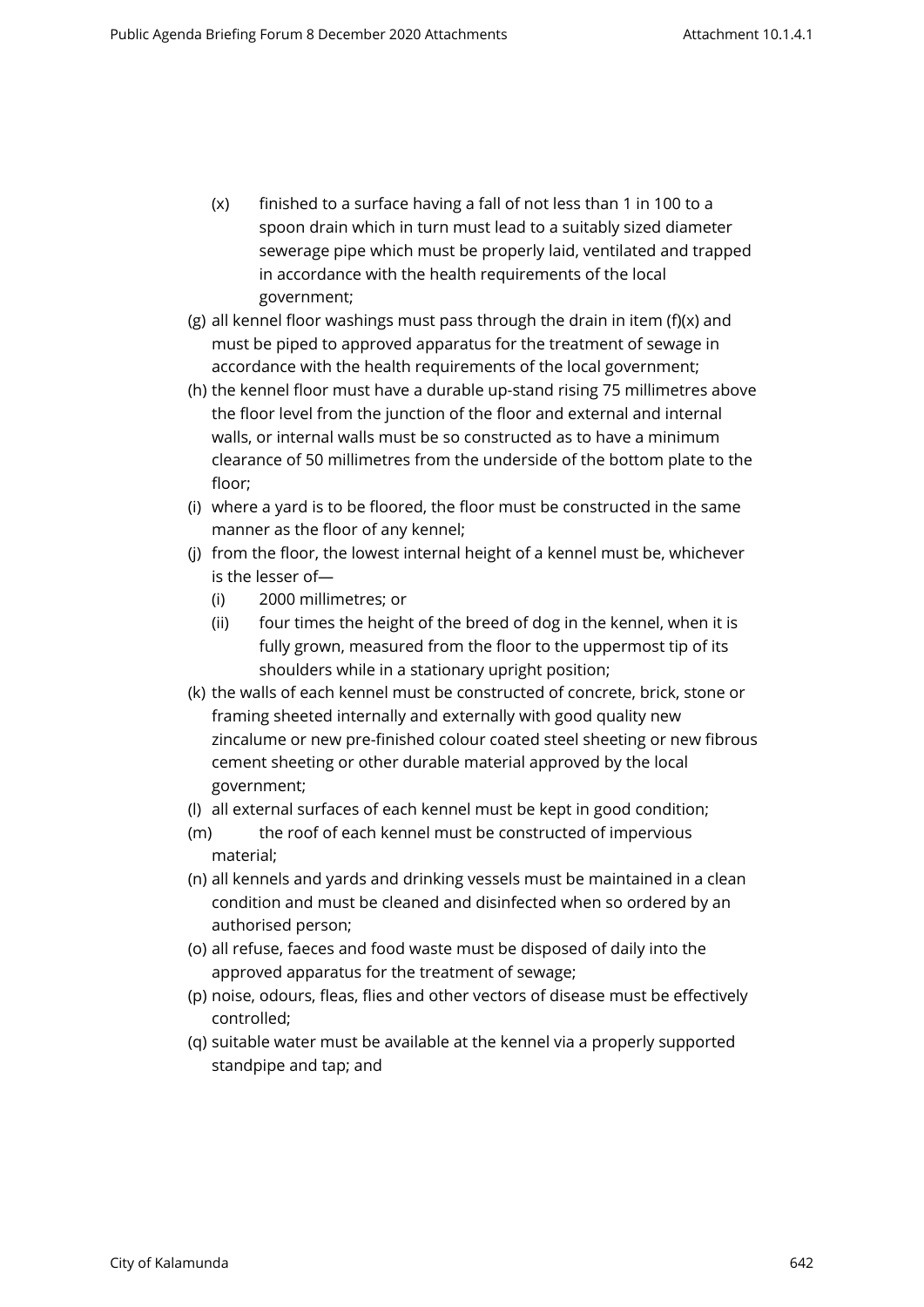- (r) the licensee or the person nominated in the application for a licence, must, in accordance with the application for the licence, continue to reside—
	- (i) at the premises; or
	- (ii) in the opinion of the local government, sufficiently close to the premises so as to control the dogs, and to ensure their health and welfare.